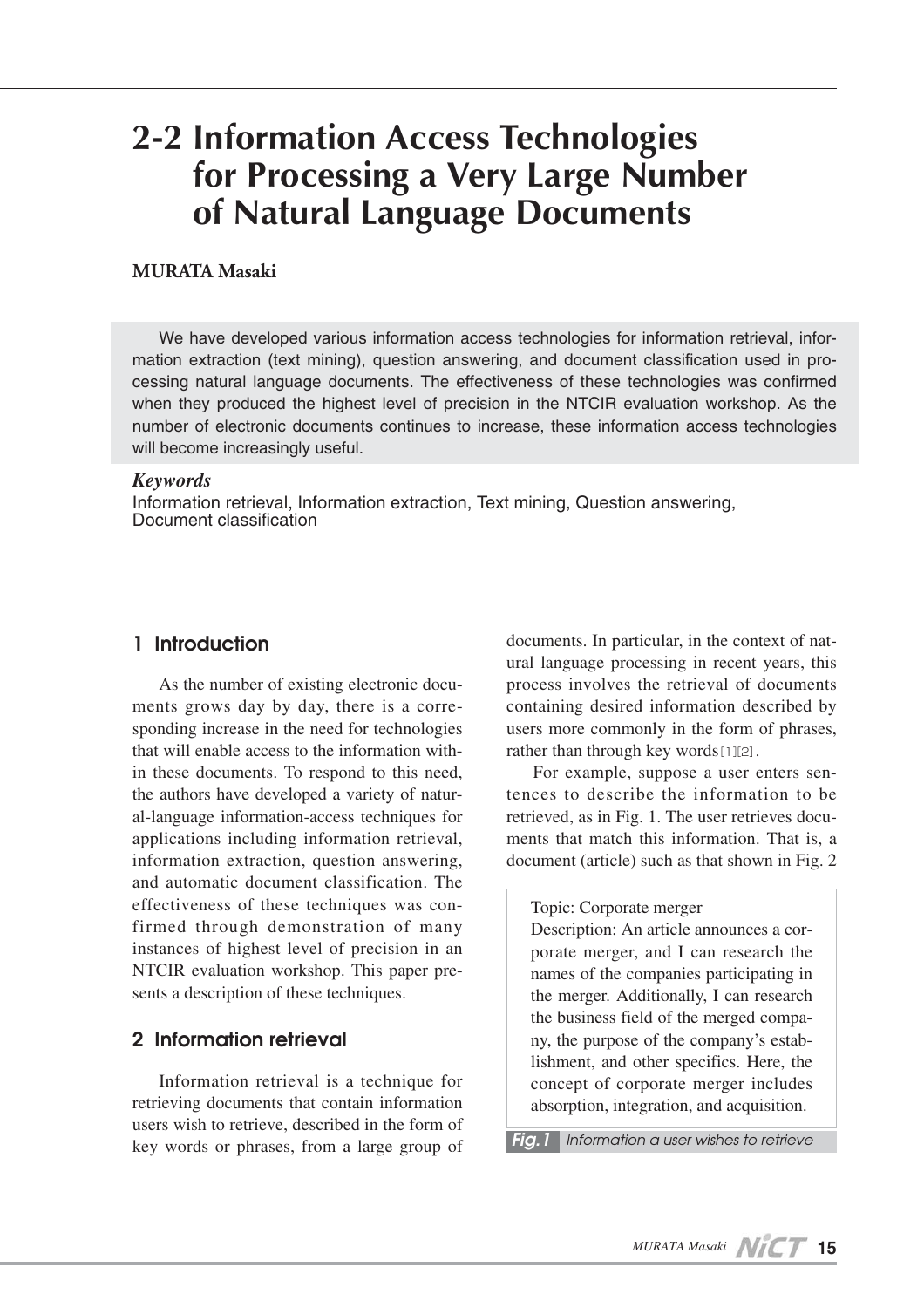is retrieved.

In typical information retrieval, information that users wish to retrieve (such as the information shown in Fig.1), is morphologically analyzed by separating words and determining parts of speech. Words that are nouns are isolated, and documents containing relatively more of these words (called "key words") are retrieved. Additionally, words that rarely appear in documents are heavily weighted while very common words that appear in most documents are lightly weighted. Documents containing the more heavily weighted words are then retrieved. Several word-weighting methods are available; we employed the BM 25 method[3], previously demonstrated as an effective weighting technique. Tf-idf is another method applied to information retrieval. In the tf-idf method, tf represents the number of key words appearing in documents for retrieval, and df is the number of documents in the database in which the key words appear. With N as the total number of documents, key word weights are calculated as  $tf \cdot \log(N/df)$ . BM 25 is an improved version of the tf-idf method using an equation in which the effects of tf are weaker than under the tf-idf method.

Additionally, we applied a process known as the automatic feedback method<sup>[4]</sup>. With this method, documents are initially retrieved and additional words are identified that appear frequently among the most relevant documents retrieved. These words are then added to the key words for the initial search, and document retrieval is performed again. Words among the initial-search key words that appear frequently in the documents in the most relevant documents retrieved are given greater weight. Documents are retrieved again after the newly identified words have been weighted, and these secondary results are considered the final results of document retrieval. In the results of initial document retrieval, words that appear frequently in the most relevant documents retrieved are often synonyms of the original key words, and adding these key words improves the effectiveness of document retrieval. This is recognized as an effective

Kygnus to become a wholly owned subsidiary of Tonen

On the 16 th, Tonen announced that it will make group member company Kygnus (capital: ¥ 1 billion; Headquarters: Kawasaki, Kanagawa; President: Toshihide Mori) a wholly owned subsidiary. Stakes in Kygnus are currently held by Tonen (70%) and Nichimo (30%), and Tonen will purchase all 600,000 shares held by Nichimo for ¥12.5 billion.

Tonen is a leading oil producer with an 8% share of facilities as of the end of fiscal 1993. The acquisition of Kygnus will bring the share to 9.4%.

Nichimo has decided to transfer the stocks to raise funds for the purpose of covering expenses, including those incurred by plant closures in Yamaguchi Prefecture.

With the impending annulment of the Provisional Measures Law on the Importation of Specific Petroleum Refined Products next spring, the oil industry is promoting cost-cutting and improved efficiency, and restructuring — including integration of group companies — is finally beginning in earnest.

*Fig.2 Retrieved article*

method, and it is among the methods we adopted.

In addition to BM 25 and the automatic feedback method previously described, we employed a method using document title information. Documents in which the search key words appear in the title are more likely to contain the information sought. Thus, we devised a method for retrieval of documents in which heavily weighted key words appear in the title. The application of this method led to the establishment of a technique of demonstrably effective information retrieval[1][2].

To evaluate the various processes related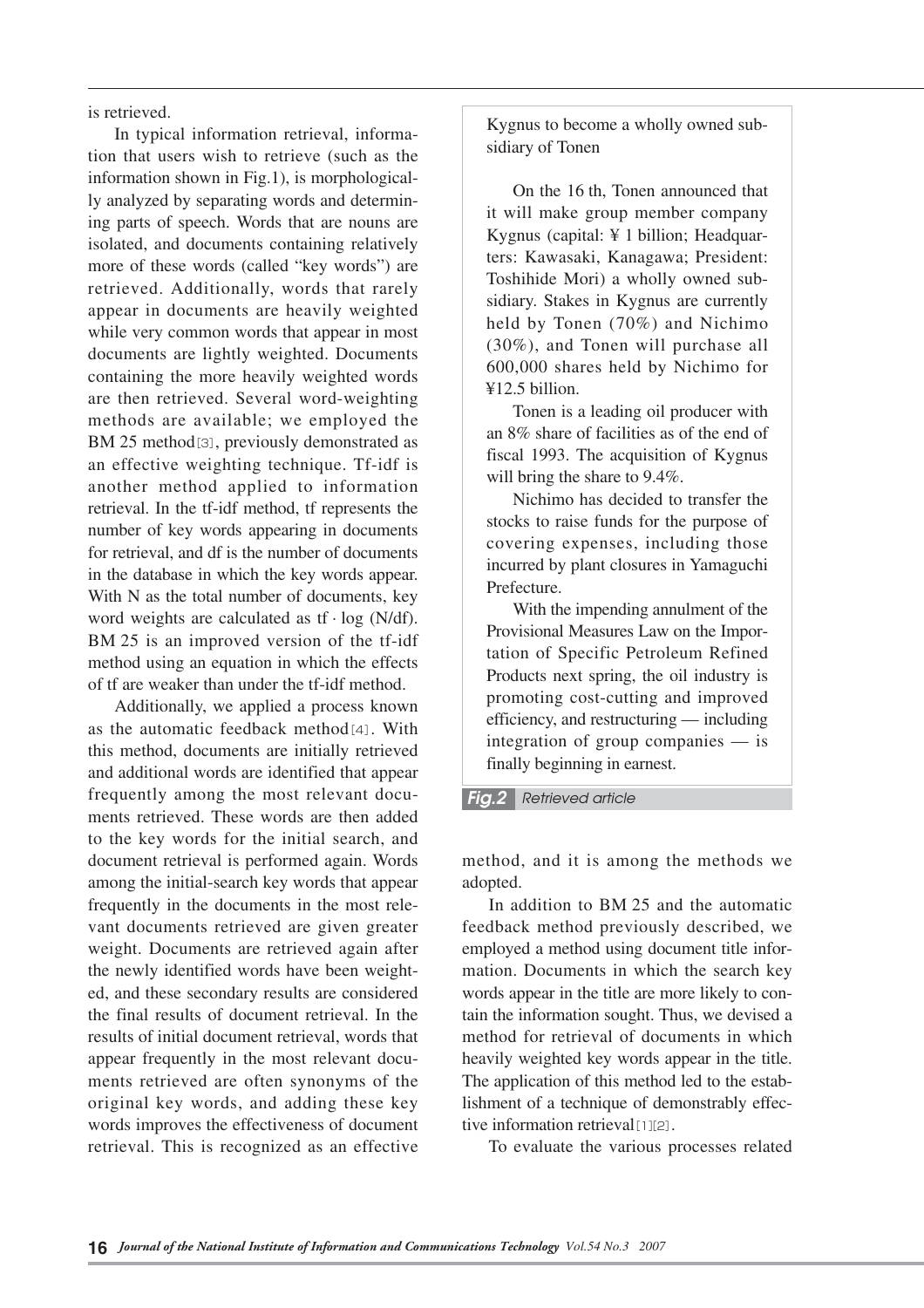to information retrieval, workshops, organized under the acronym NTCIR[5], are held. Here, several groups answer the same question, and the precision of their results is compared. Evaluating the precision of information retrieval involves determining how many documents that should have been retrieved are actually found in the top retrieval results. In this workshop, we noted many instances of the highest precision<sup>[1][2][6]</sup>, thus proving the effectiveness of our technique.

# **3 Information extraction (text mining)**

Information extraction is a technique for extracting useful information from a large amount of natural language data. The process is also referred to as "text mining". As one form of information extraction, we studied research trends by analyzing bibliographical document information and similar data. Here we introduce results pertaining to the journal of the Association for Natural Language Processing, *Natural Language Processing*[7][8].

As the basis of this text mining process, we determined word frequency over a period of time. We performed analysis to determine which words appeared more or less frequently over this period to investigate how topics of interest had shifted.

We selected words appearing in titles of the papers published in the journal of the Association for Natural Language Processing. Taking these words as key words indicating the area of research, we investigated the frequency of papers in which the key word appeared in the title. The results are shown in Fig. 3. Key words that were not indicative of an area of research (such as the Japanese adjectival suffix "teki", or the word "study") were removed manually. The study focused on the association's annual conference papers over ten years. Publication dates extended roughly from 1994 to 2003.

In Fig. 3, results of analysis are expressed using contour lines. The height of the contour lines (indicated by shading) shows the number



The height of the contour lines (indicated by shading) shows the number of papers in which the words appear. In the figure, words representing each research area are labeled with two numbers, the first being the total number of papers published and the second being the average in the year of most publications. (For detailed definitions, refer to the body text.)

of papers in which the words appear. In the data for the publication frequency of each area of research, we determined the average value, value of greatest frequency, and median for each year of publication, and then the average for these three values, which then formed the basis for the order of the listing in the figure (in increasing order). Each word representing an area of research is labeled with the total number of publications and the average, as described above. Accordingly, in the figure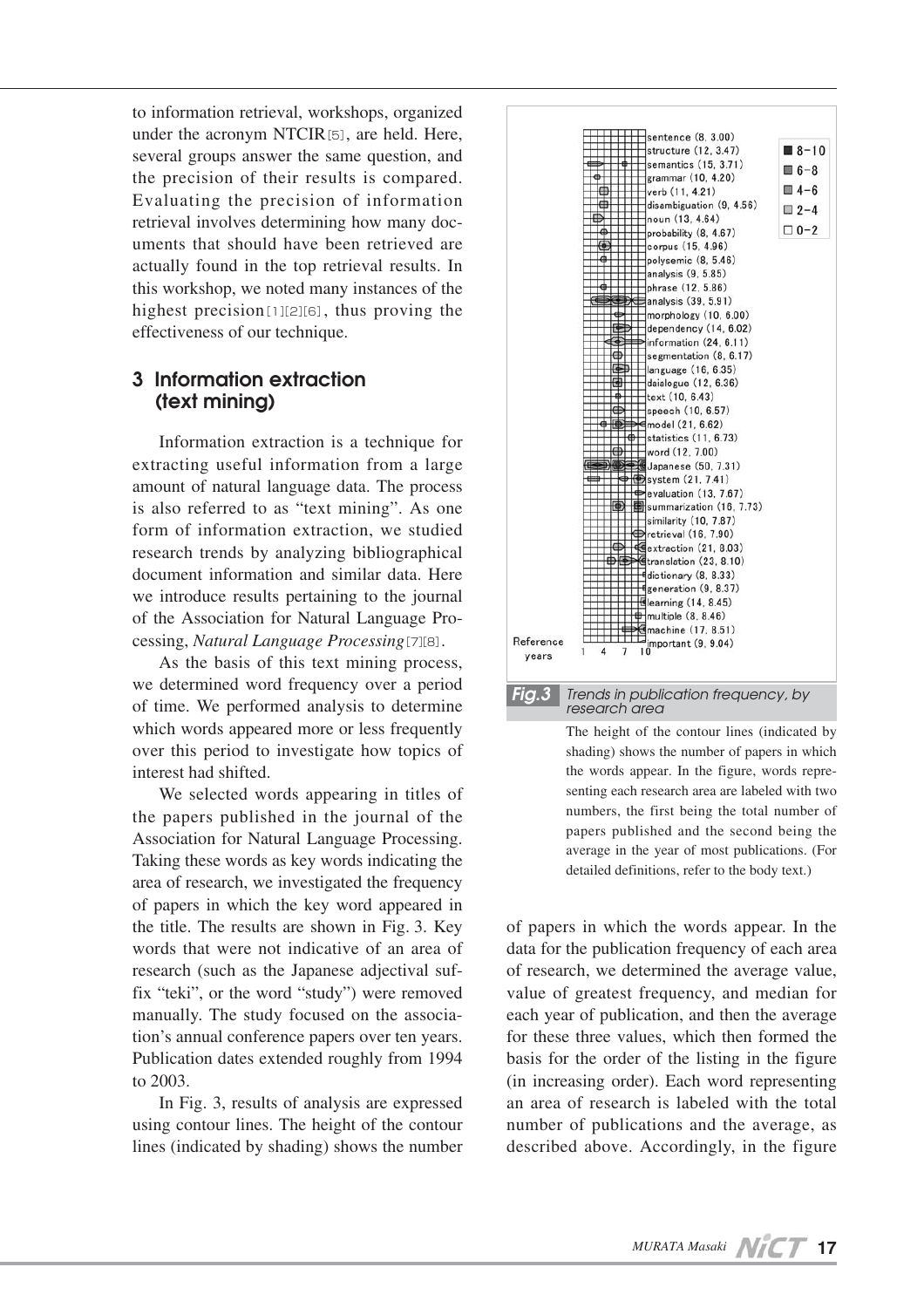the research areas at the top have a higher publication frequency in the earlier years of publication, and areas at the bottom have a higher publication frequency in the more recent years of publication. This method of representing the data effectively enables confirmation of which areas of research were popular in earlier years of publication and which were popular in later years. Similarly, this approach can be viewed as an effective method of representation in various text-mining applications. A patent has been filed with respect to this particular representation technique.

From Fig. 3, it is clear that the key words "Japanese" and "analysis" were most prevalent. It is also clear that because the research areas designated with "verb", "noun", "disambiguation", "probability", "corpus", and "polysemic" appear higher on the list, these areas were studied intensively in the earlier years for publication in journal papers. Similarly, it is clear that



The height of the contour lines (indicated by shading) shows the number of papers in which the organization names appear. In the figure, research organizations are labeled with two numbers, the first being the total number of papers published and the second being the average in the year of the most publications. (For detailed definitions, refer to the body text.)

the research areas of "morphology", "dependency", "dialogue", and "speech" were studied more intensively in the sixth year, while the areas of "summarization", "retrieval", "translation", and so on were the focus of study in later years. Because special issues on "summarization" were published in the sixth and ninth years, this research area was the topic of more papers in these periods. We anticipate that, in light of the increasing publication of research in the area of "translation", this topic will continue to be the focus of many papers in the future.

Next we investigated research organizations themselves, counting the number of research papers published by each. The results are shown in Fig. 4.

In the data for the publication frequency of each organization, we determined the average value, value of greatest frequency, and median for each year of publication, and then the average for these three values, which then formed the basis for the order of the listing in the figure (in increasing order). Each research organization is labeled with the total number of publications and the average, as described above. Accordingly, in the figure, organizations at the top have a higher publication frequency in the earlier years of publication, and organizations at the bottom have a higher publication frequency in the more recent years of publication. Here, only the organizations with the highest total number of publications are shown. Organizations that were renamed are identified by the name under which their publication record is most extensive.

From the figure, it is clear that organizations with the highest publishing volume were the Communications Research Laboratory (now the National Institute of Information and Communications Technology) and ATR (now affiliated with the National Institute of Information and Communications Technology, centered in the Natural Language Processing Group). In the area of natural language processing, our own research organization (National Institute of Information and Communications Technology) showed excellent results. Additionally, it is clear that while NTT and ATR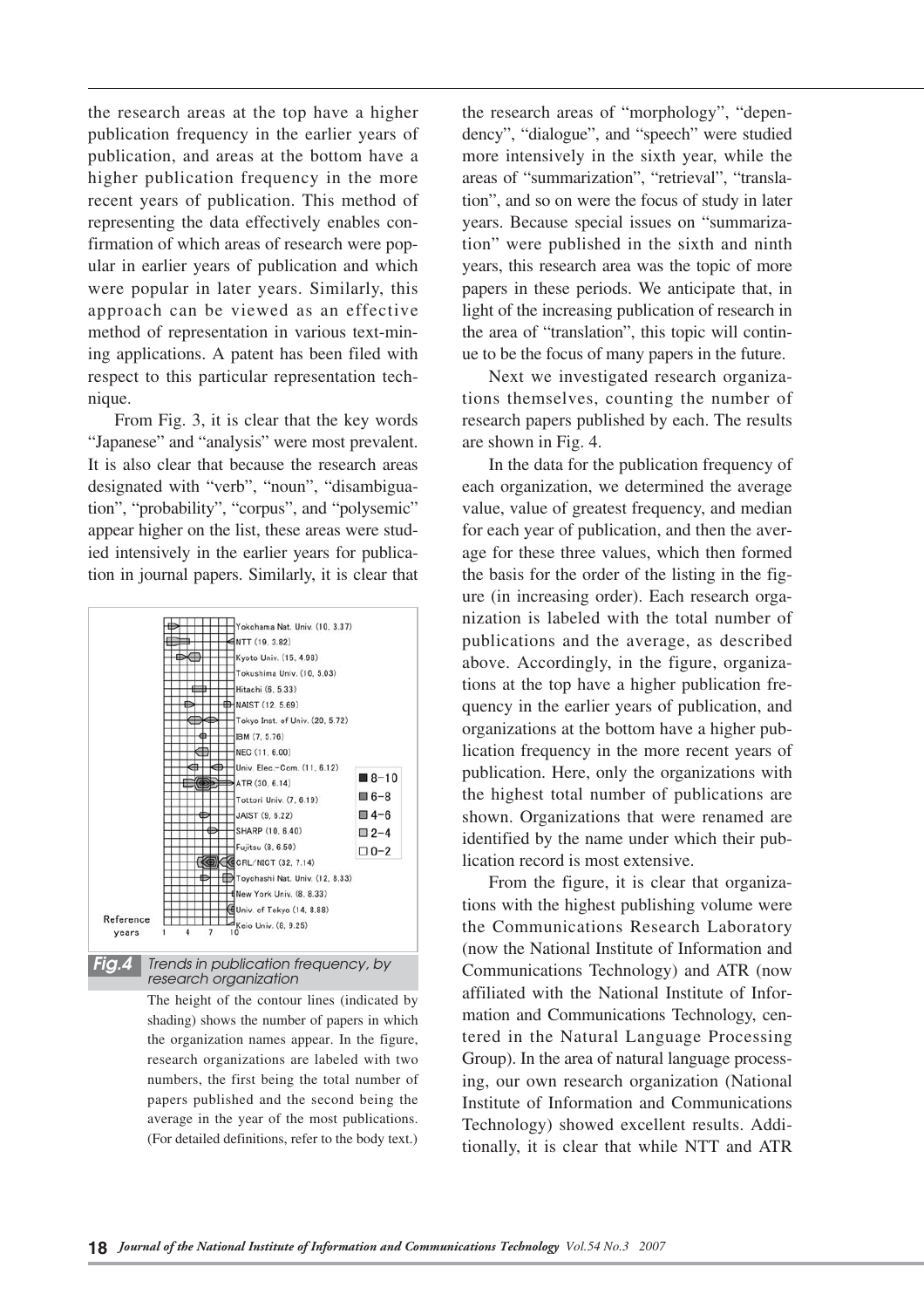were leading publishers in earlier years, publication by InfoCom Research and the University of Tokyo is concentrated in later years. We anticipate the current increasing trend in publications by InfoCom Research and the University of Tokyo to continue. As for the remaining organizations, the figure clearly indicates the years in which the respective publications have been the most extensive.

# **4 Question answering system**

A question answering system is a system that accurately responds to questions from people. For example, in response to the question "How high is Mt. Fuji, in meters?" the answer given is "3,776 meters" (Fig. 5). Instead of involving a database prepared in advance with knowledge of specific questions and answers, these systems are distinguished by their extraction of answers from a large amount of natural-language sentences. In some cases, the automatic answering of such questions truly conveys the impression of intelligence on the part of the responding computer or other device. Question answering systems represent a truly fascinating research topic, in some ways related to research on artificial intelligence aimed at imparting human levels of cognition to computers[9].

# **4.1 Importance of question answering systems**

The following three considerations underscore the importance of question answering systems.



(1) More convenient than information retrieval (document retrieval)

Because question answering systems present the exact answer to user questions, users need not read through numerous documents, enabling easier retrieval of the desired information. Information retrieval systems only present documents that appear relevant, and users must read through each such document to find the desired information.

(2) Able to extract knowledge from vast amounts of natural language data

It is clearly convenient to be able to obtain information freely from vast amounts of data stored in the form of natural language. In question answering systems, this acquisition occurs through the process of asking a natural language question in order to elicit an answer.

(3) Capable of incorporation within other knowledge-processing systems

The service provided by question answering systems-producing answers to natural language questions-renders these systems potentially useful in other knowledge-processing systems. For example, question answering systems can even fulfill a role in the context of guessing referents in instructions. To guess what "saline solution" refers to in the sentences "Mix salt and water. Using this saline solution . . ." we can ask the system "What is made by mixing salt and water?" to obtain the answer "Saline solution." Uses such as this are not limited to problems involving guessing referents; potential applications include a variety of naturallanguage processing and knowledge-processing systems. Question answering systems thus have potential for use in other intelligent processing systems. Question answering systems can be viewed as the minimum technological requirement when developing artificial intelligence systems and may in fact form the basis of future intelligent processing and knowledge processing systems.

# **4.2 Typical structure of question answering system**

The typical structure of current question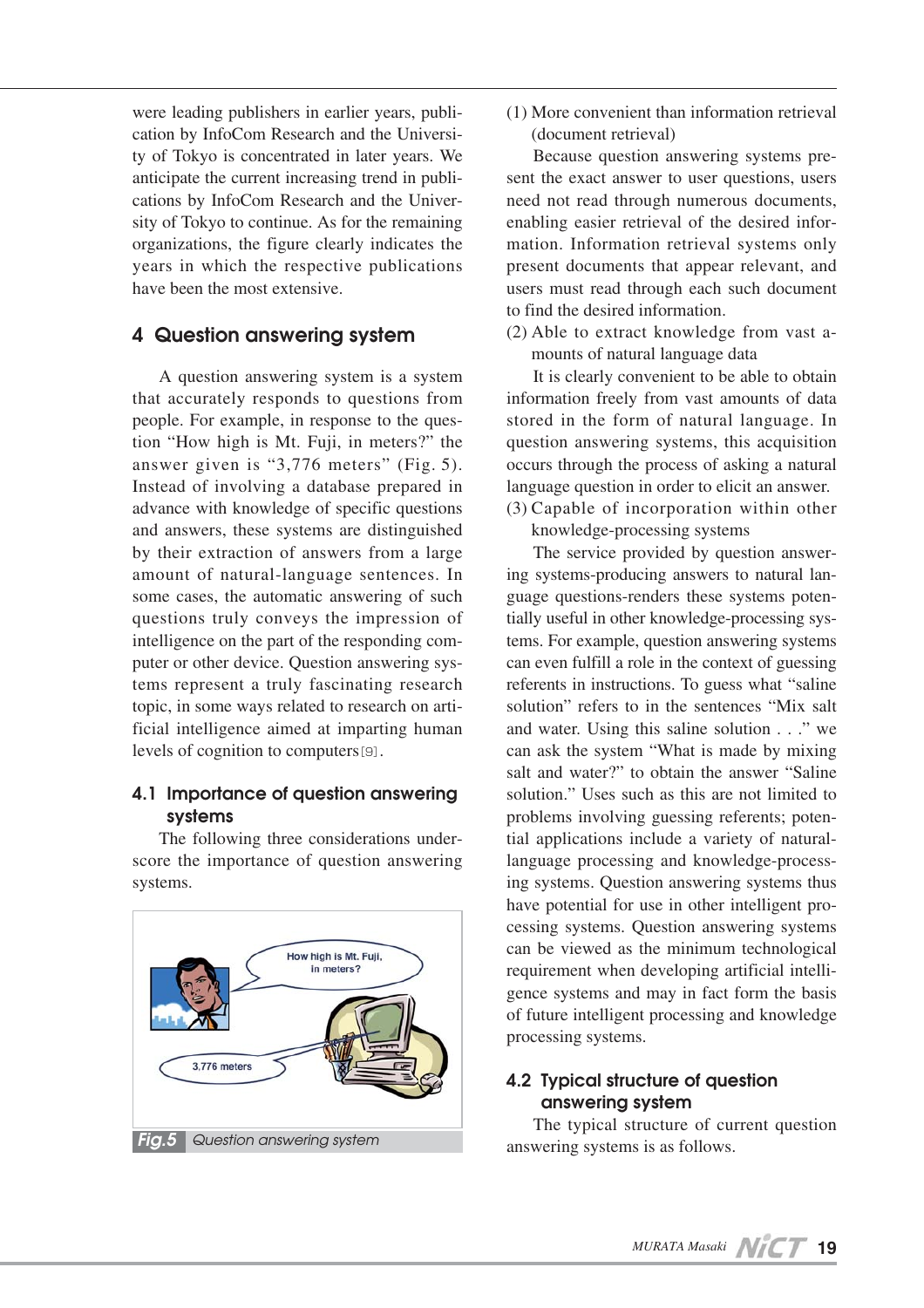(1) Estimation of the form of the answer

Based on the form of the question (which may use an interrogative pronoun) and other factors, the system estimates the form of the answer (that is, what kind of linguistic expression it is). For example, if the supplied question is "About how much area does Japan cover?" the expression "about how much" forms the basis for estimating that the answer will be expressed numerically.

(2) Document retrieval

The system extracts key words from the question and these key words are then used for document retrieval. Retrieval presents a group of documents that seem likely to include the answer. For example, if the supplied question is "About how much area does Japan cover?" then "Japan" and "area" are extracted as key words, and documents that include these words are retrieved.

(3) Answer extraction

From the group of documents that seem likely to include the answer, the system extracts linguistic expressions matching the estimated form of the answer and presents these as answers. For example, in response to the question "About how much area does Japan cover?" the linguistic expressions presented as answers are extracted from the group of documents (which contain "Japan" and "area") retrieved. These expressions match the form of the estimated answer (which is a numerical expression).

## **4.3 The authors' question answering system**

Our question answering system also adopts the method described above. Additionally, our system's method of answer-extraction presents, out of the linguistic expressions matching the estimated form of the answer, expressions that closely reproduce the key words taken from the question. Furthermore, we devised a simple and easy method for increasing the effectiveness of the method through the comprehensive use of information in multiple groups of articles. Often the answer to a question appears in multiple articles. In this case, using multiple

articles instead of one when estimating answers can yield better answers. Thus, in our method, individual candidate answers obtained from multiple articles are given point values, are then summed, then added to the list of potential answers. However, merely summing points related to candidate answers would in fact dilute the effectiveness of the system. Thus, our method compensates for the drawback of merely summing points of candidate answers by reducing the list of candidates as newer candidates are added. Specifically, our question answering system uses the following methods[10].

Evaluative workshops on information retrieval (NTCIR) also include question answering tasks. Here, too, several groups respond to the same question in a question answering session, and the precision of their results is compared. At this workshop, we achieved many instances of the highest level of precision[11][12]. These results prove the effectiveness of our technique.

# **5 Automatic document classification**

Here, "automatic document classification" refers to a technique for automatically classifying documents according to a predetermined classification system. As an effective way to classify and organize large numbers of documents, automatic document classification is an important technique in the context of information access. The automatic document classification we studied involves automatic classification of patent documents (Fig. 6).

In Japan, patent documents are classified by the assignment of an F-term. A single patent is assigned multiple F-terms. The F-term patent classification system is unique to patents in Japan, where it provides a useful perspective on patents from a variety of standpoints, including purpose or application, structure, and material. Using F-terms, patent characteristics can be analyzed in much greater detail than before. For example, if a chart were to be created based on particular prob-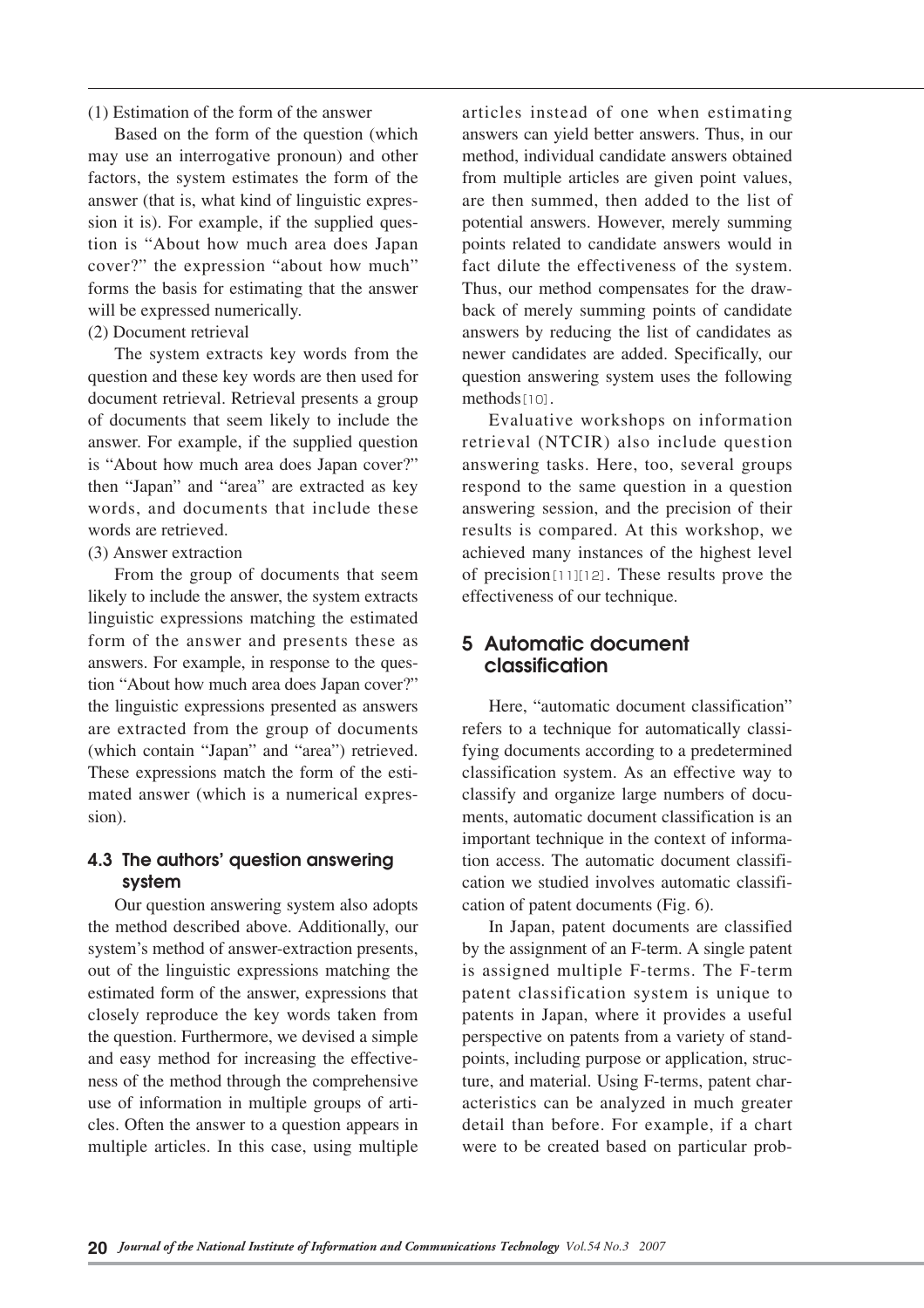

lems and methods of solving them, one could in theory estimate what kinds of patents may still be obtained (Fig. 7).

We investigated the estimation of the Fterms that should be applied to patents using an improved k neighborhood method. With the k neighborhood method[13], k represents the collected number of patent cases that most resemble the cases to be classified. The classification most commonly applied to these patent cases is applied to the patent cases awaiting classification. To improve on this method, we devised a way to facilitate answers, such that it is as easy to select these answers as it is to assign classifications to patent cases, or to identify patent cases that are quite similar. We added a framework for automatically learning to what extent these easily answered classifications should be considered to appropriate answers. When collecting a number k of similar patent cases, it is also necessary to determine similarity among these patent cases, so BM 25 (viewed as highly effective) or other methods were used in information retrieval. These methods were used for automatic assignment of F-terms.

The NTCIR<sup>[5]</sup> evaluative workshop on information retrieval also included tasks in Fterm classification of patent documents. Here, several groups offer a solution to the same question on F-term classification of patent documents, and the precision of their results is compared. In this workshop, by employing the



improved k neighborhood method described above, we were able to demonstrate the greatest precision<sup>[14]</sup>. Other participating teams used methods such as vector space models with word vectors or support vector machines based on mechanical learning. In comparison with the other teams, our results were approximately 15% more precise.

# **6 Conclusions**

The authors have developed a variety of natural language information access techniques for applications including information retrieval, information extraction, question answering, and automatic document classification. As the number of existing electronic documents grows day by day, there is a corresponding increase in the need for technologies that will enable access to the information within these documents.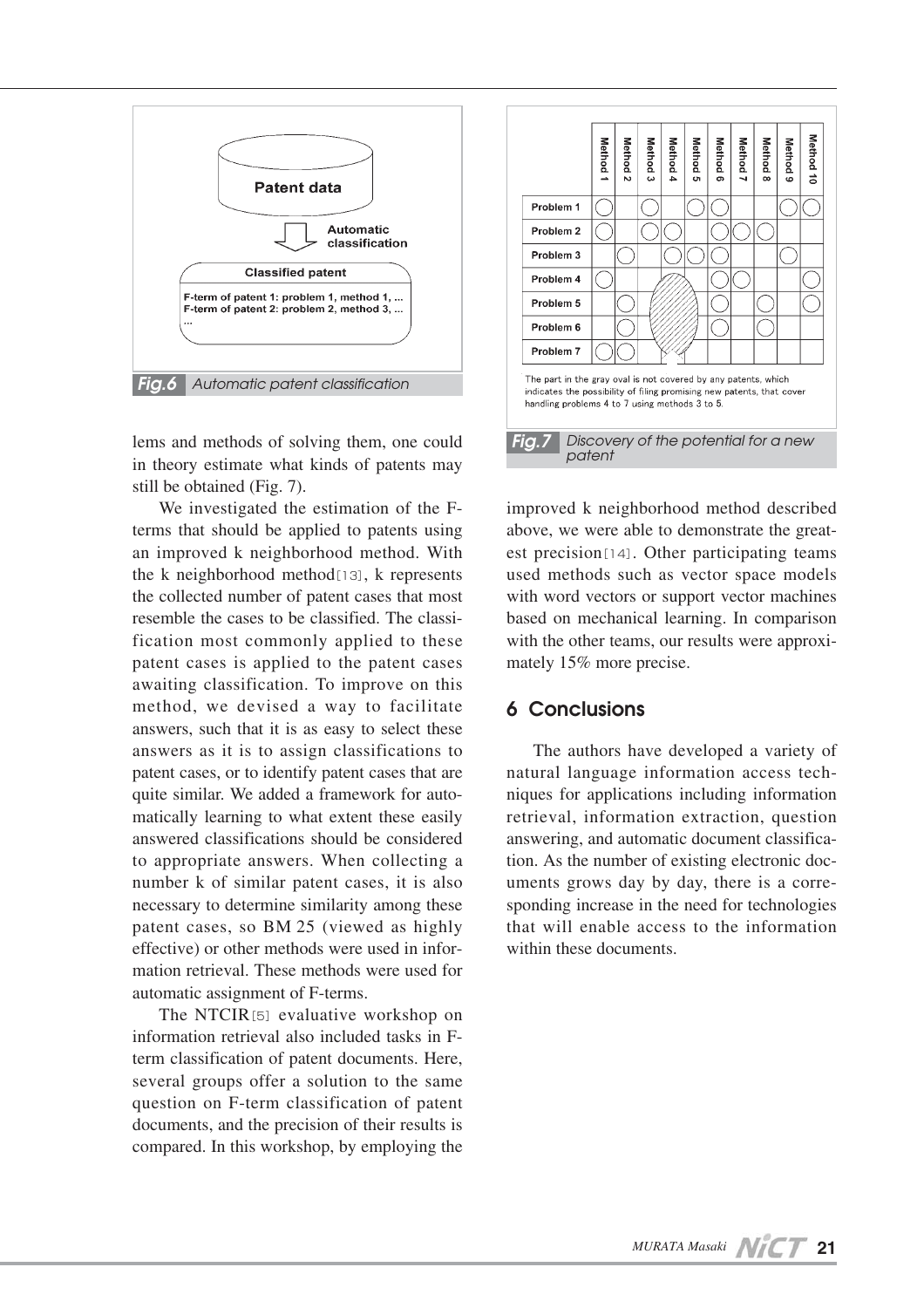#### *References*

- 01 Masaki Murata, Qing Ma, Kiyotaka Uchimoto, Hiromi Ozaku, Masao Utiyama and Hitoshi Isahara, "Information Retrieval Using Location and Category Information", Journal of Natural Language Processing, Vol.7, No.2, pp.141-160, 2000. (in Japanese)
- 2 Masaki Murata, Qing Ma, Kiyotaka Uchimoto, Hiromi Ozaku, Masao Utiyama and Hitoshi Isahara, "Japanese Probabilistic Information Retrieval Using Location and Category Information", IRAL'2000, Hong Kong, Sep. 30, 2000.
- 3 Stephen E. Robertson, Steve Walker, Susan Jones, Micheline. Hancock-Beaulieu, and Mike Gatford, "Okapi at TREC-3", Proceedings of the third Text REtrieval Conference (TREC-3), pp.109-126, 1994.
- 04 Lisa Ballesteros and W. Bruce Croft, "Phrasal translation and query expansion techniques for cross-language information retrieval", In Proceedings of the 20 th Annual international ACM SIGIR Conference on Research and Development in information Retrieval (SIGIR'97), pp.84-91, 1997.
- 05 Yasushi Ogawa, Yutaka Sasaki, Shigeru Masuyama, Masaki Murata, Masaharu Yoshioka, NTCIR from Participants' Viewpoints, Journal of the Japanese Society for Artificial Intelligence, Vol.13, No.3, pp.306-311, 2002. (in Japanese)
- 06 Masaki Murata, Qing Ma, and Hitoshi Isahara, "Applying Multiple Characteristics and Techniques to Obtain High Levels of Performance in Information Retrieval", Proceedings of the NTCIR Workshop 3 (CLIR), 2002.
- 07 Masaki Murata, Koji Ichii, Qing Ma, Tamotsu Shirado, Toshiyuki Kanamaru and Hitoshi Isahara, "Trend Survey on Journal and Conference Papers Published by the Association for Natural Language Processing Over the Last Decade", Web Site of the Association for Natural Language Processing, (http://www.nak.ics.keio.ac.jp/NLP/trend-survey.html), 2007. (in Japanese)
- 08 Masaki Murata, Koji Ichii, Qing Ma, Tamotsu Shirado, Toshiyuki Kanamaru and Hitoshi Isahara, "Trend Survey on Japanese Natural Language Processing Studies over the Last Decade", The Second International Joint Conference on Natural Language Processing, Companion Volume to the Proceedings of Conference including Posters/Demos and Tutorial Abstracts, pp.252-257, Jeju Island, Korea, Oct. 2005.
- 09 Masaki Murata, "Question Answering System: The Current Status and Perspective", The Institute of Electronics, Information and Communication Engineers, Vol.86, No.12, pp.959-963, 2003. (in Japanese)
- 10 Masaki Murata, Masao Utiyama, and Hitoshi Isahara, "Use of Multiple Documents as Evidence with Decreased Adding in a Japanese Question-answering System", Journal of Natural Language Processing, Vol. 12, No. 2, pp.209-247, 2005.
- 11 Masaki Murata, Masao Utiyama and Hitoshi Isahara, "Decreased-Adding-Based Question-Answering System Using Simple Connection Method For Contextual Questions", Journal of the ISCIE (the Institute of Systems, Control and Information Engineers), Vol. 20, No. 8, 2007. (in Japanese)
- 12 Masaki Murata, Masao Utiyama and Hitoshi Isahara, "Japanese Question-Answering System For Contextual Questions Using Simple Connection Method", Decreased Adding with Multiple Answers, and Selection by Ratio, Asia Information Retrieval Symposium (AIRS) 2006, Shangri-La's Rasa Sentosa Resort, Singapore, Oct.16, pp.601-607, 2006.
- 13 Yiming Yang and Xiu Liu, "A re-examination of text categorization methods", Proceedings of the 22nd Annual International ACM SIGIR Conference on Research and Development in Information Retrieval, 1999.
- 14 Masaki Murata, Toshiyuki Kanamaru, Tamotsu Shirado, and Hitoshi Isahara, "Automatic F-term Classification of Japanese Patent Documents Using the k-Nearest Neighborhood Method and the SMART Weighting", Journal of Natural Language Processing, Vol.14, No.1, pp.163-190, 2007.